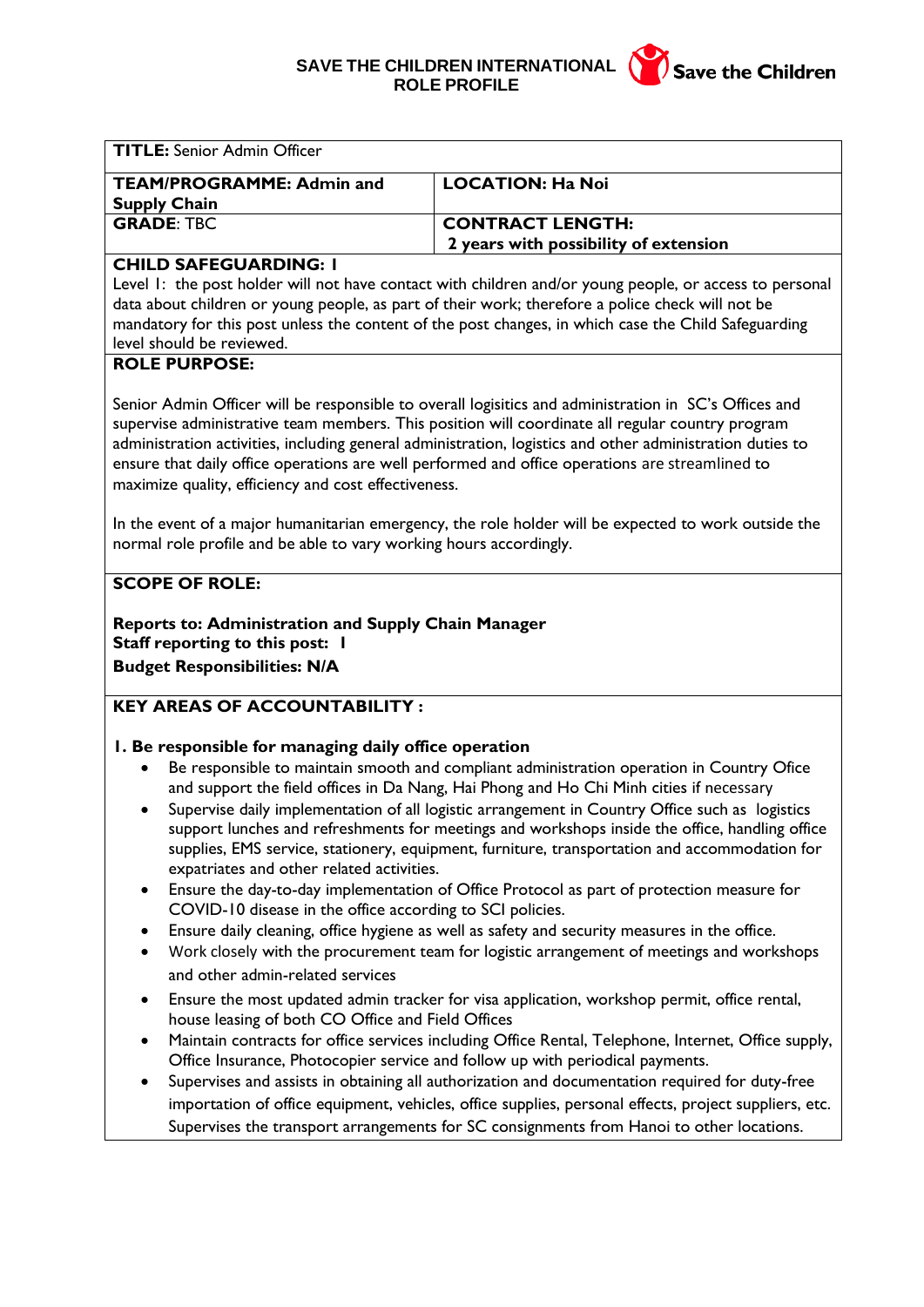## **SAVE THE CHILDREN INTERNATIONAL (Save the Children ROLE PROFILE**



- Provides technical support to area offices and relevant teams in implementation of safe and security plans in the aspects where admin and logistics are responsible i.e. vehicles, visitors, offices, facilities, communications network… etc.
- Prepare monthly budget forecast related with admin and develop yearly budget for admin activities.
- Arrange and maintain the filing system in the Country Office.

## **2. Ensure the legality and compliance to the Government regulations**

- Handle all administrative legal documentation and procedures relating to operation of Country Office and Field Offices in Hochiminh City, Da Nang and Hai Phong cities, including but not limited to: office permits, international and national workshop permits, visa, passport, work permit, temporary residence card, project approval… etc.
- Support and attend the courtesy visits by Governmental and provincial authorities, donors, other INGOs to the SC office and/or outside the SC Office if it would be required.
- Be responsible for renewing office licences, work and resident permits…etc in due time
- Coordinate and submit reports to PACCOM, MOFA, DOFA, provincial People's Committees and other ad-hoc reports if any.

## **3. Be responsible for office arrangement and office relocation**

- Be responsible for office space arrangement, including meeting room arrangement, staff working area, seating arrangement, kitchen, lactation room and office storage arrangement.
- Implement the office maintenance for the glass doors, walls, ventilation, and maintenance of all equipment in the office such as air conditioners, printers, photocopier, tables and chairs.
- Arrange the office ornaments and decoration such as ornamemtal trees, paintings, reading corners…etc. Organize the office decoration in special events, celebration or campaigne.
- Work closely with the Admin and Supply Chain Manager to schedule for office relocation and be responsible to organize the office movement.

## **4. Be responsible for asset management**

- Ensure the compliance for asset management in accordance with SCI policies and procedures
- Perform bi-annual asset inventory, update the asset list, maintain the asset labels and asset code.
- Process asset disposal in working closely with the Award Team and Finance Team.
- Prepare asset reports to Asai Regional Office upon request
- Liase with the Asia Regional Office for office insurance and asset insurance. Coordinate with Field Offices to consolidate the insurance list. Implement procedures for insurance claims for theft, loss or fire happened to SCI office and SCI assets.

## **5. Staff management and capacity building:**

- a. Be responsible for development and management of the admin team in CO Office (Hanoi) and Field Offices (HCM/ Da Nang)
- b. Implement coaching, mentoring and creating developmental opportunities for admin staff in CO Office and Field Offices.
- c. Implement quarterly staff performance review and staff development plan.
- d. Resolve all issues that arise pertaining to administration management.
- e. Recognition and rewards for outstanding performance
- f. Documentation of performance that is less than satisfactory, with appropriate performance improvements/ work plans

## **6. Working contacts**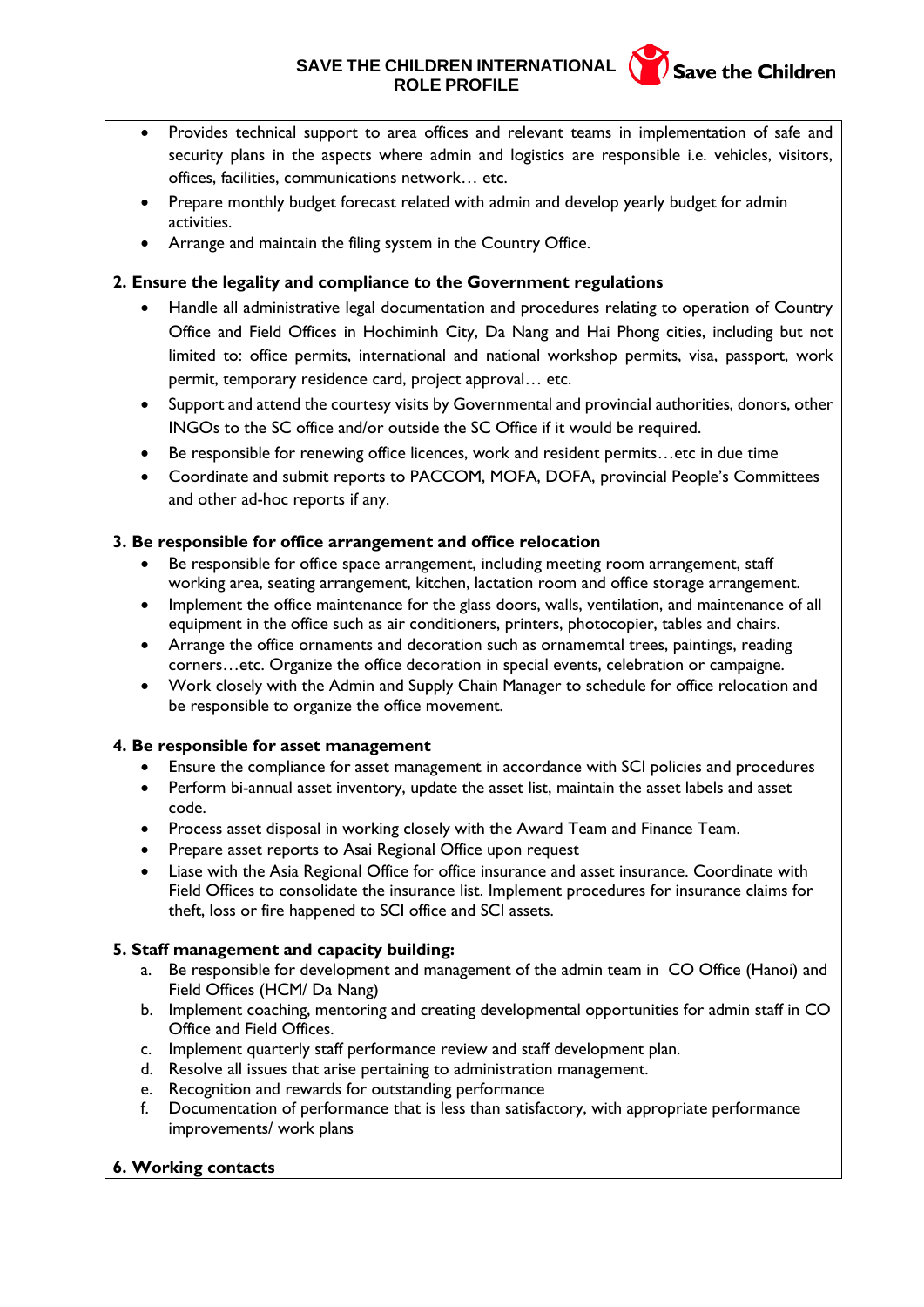## **SAVE THE CHILDREN INTERNATIONAL (Save the Children ROLE PROFILE**



- Internal in country: All staff in CO Office and Da Nang/Hai Phong/Hochiminh Field offices
- External: Visitors, Government Agencies, INGOs, donors

# **BEHAVIOURS (Values in Practice**)

## **Accountability:**

- holds self accountable for making decisions, managing resources efficiently, achieving and role modelling Save the Children values
- holds the team and partners accountable to deliver on their responsibilities giving them the freedom to deliver in the best way they see fit, providing the necessary development to improve performance and applying appropriate consequences when results are not achieved.

## **Ambition:**

- sets ambitious and challenging goals for themselves and their team, takes responsibility for their own personal development and encourages their team to do the same
- widely shares their personal vision for Save the Children, engages and motivates others
- future orientated, thinks strategically and on a global scale.

## **Collaboration:**

- builds and maintains effective relationships, with their team, colleagues, Members and external partners and supporters
- values diversity, sees it as a source of competitive strength
- approachable, good listener, easy to talk to.

## **Creativity:**

- develops and encourages new and innovative solutions
- willing to take disciplined risks.

## **Integrity:**

• honest, encourages openness and transparency; demonstrates highest levels of integrity

## **QUALIFICATIONS**

• Bachelor's degree in related field

## **EXPERIENCE AND SKILLS**

#### **Essential**

- 5 years in work experience in administration field, 2 working years with NGO is preferable
- Good English written and verbal skills
- Computer literacy, proficient in MS Office
- Familiarity with financial and facilities management principles
- A team player with leadership skills
- Good problem solving , analytical mind, compliance, negotiating and presentation skills
- Ability to establish priorities and plan, organize, and coordinate a variety of work activities.
- Ability to maintain accurate records and documents and to prepare written reports, conclusions, and recommendations.

## **Additional job responsibilities**

The duties and responsibilities as set out above are not exhaustive and the role holder may be required to carry out additional duties within reasonableness of their level of skills and experience.

#### **Equal Opportunities**

The role holder is required to carry out the duties in accordance with the SCI Equal Opportunities and Diversity policies and procedures.

#### **Child Safeguarding:**

We need to keep children safe so our selection process, which includes rigorous background checks, reflects our commitment to the protection of children from abuse.

#### **Health and Safety**